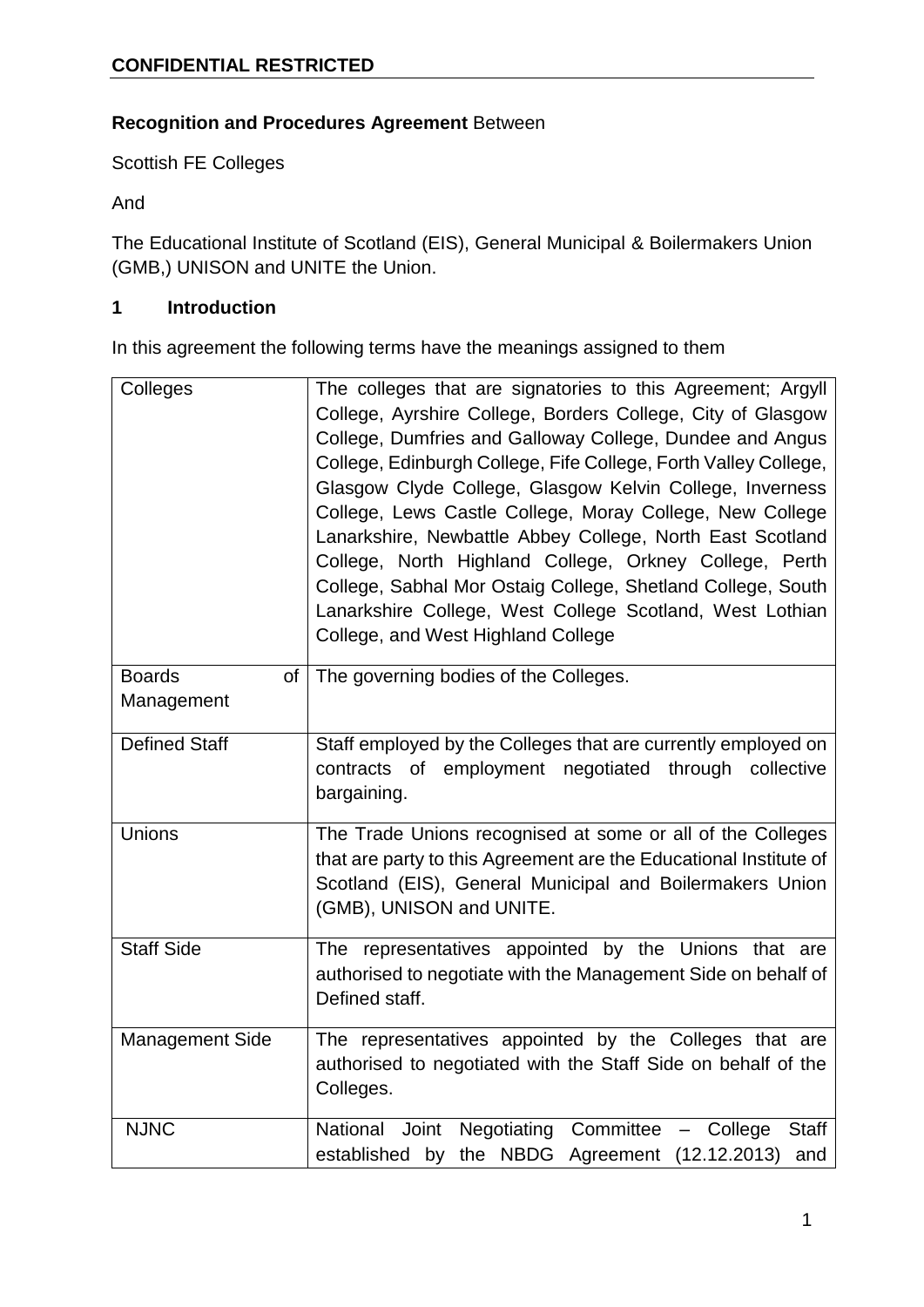|                                     | consisting of a standing Central Committee and two standing<br>Side Tables.                                                                                                                                                                                                                                                                               |  |
|-------------------------------------|-----------------------------------------------------------------------------------------------------------------------------------------------------------------------------------------------------------------------------------------------------------------------------------------------------------------------------------------------------------|--|
| <b>Joint Secretaries</b>            | The Staff Side Secretary and the Management Side Secretary                                                                                                                                                                                                                                                                                                |  |
| Consult                             | exchange of relevant information and<br>the<br>joint<br>The<br>consideration of issues at a formative stage in the process in<br>which the Colleges make a decision.                                                                                                                                                                                      |  |
| Negotiate                           | The process by which the Colleges and the Unions establish<br>agreed terms on issues such as pay and terms and conditions<br>of employment. The responsibility for decision making is jointly<br>held between the Colleges and the Unions. It is distinct from<br>consultation where the responsibility for decision making<br>remains with the Colleges. |  |
| National<br>Collective<br>Agreement | agreement or agreements reached<br>through<br>the<br>Any<br>procedures set out in this Agreement covering Defined Staff.                                                                                                                                                                                                                                  |  |
| Agreed Terms<br>and<br>Conditions   | The terms and conditions of service which the Management<br>Side and the Staff Side agree are within the scope and agree<br>to negotiate from time to time.                                                                                                                                                                                               |  |

The spirit and intention of this Agreement is to promote good working relations throughout the College Sector, through the work of the NJNC. The Boards of Management and Unions acknowledge a common interest in advancing the educational aims of Colleges and in establishing terms and conditions of service for Defined Staff to further these aims.

This recognition and procedures agreement (the Agreement) shall not detract from the right of communication between Colleges, Colleges Scotland, the Management Side or the Boards of Management with their Defined Staff and staff generally, and between the Unions and their members.

The signatory parties to this Agreement acknowledge the importance of establishing and maintaining confidence in the arrangements voluntarily established under this agreement and recognise the need to negotiate in good faith.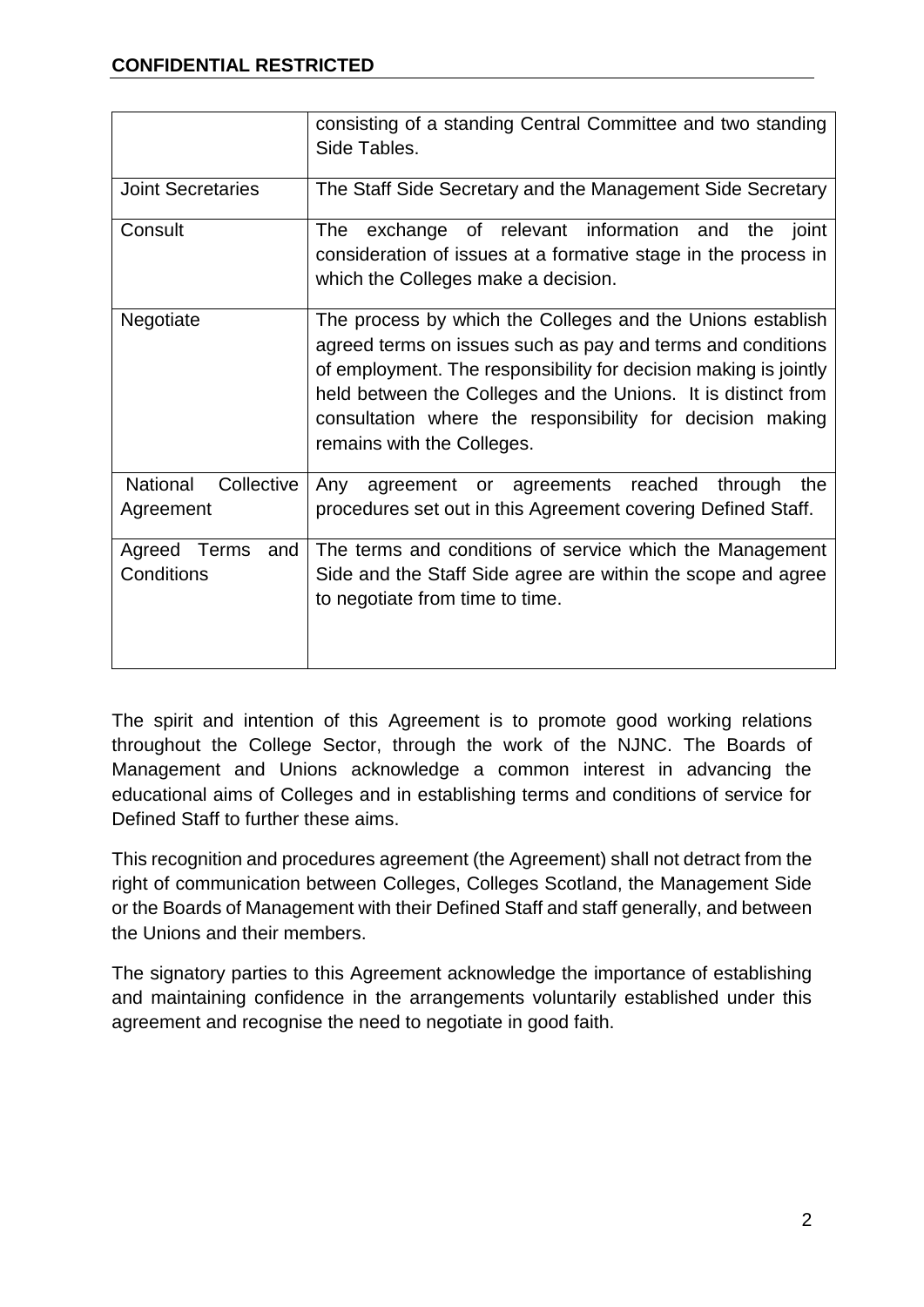# **2 The Purpose of NJNC-CS**

All trades unions recognised in the college sector will be guaranteed a seat at the negotiating table with membership allocated on a proportionate basis. The Colleges (i.e. the incorporated Further Education Colleges in Scotland together with Argyll College, Newbattle Abbey College, Orkney College, Sabhal Mor Ostaig, West Highland College, and Shetland College) hereby recognise the following unions; the Educational Institute of Scotland, GMB, Unite and Unison as the sole representatives of all Staff by the Colleges.

This Agreement hereby confirms that the Colleges and Unions will negotiate the Agreed Terms and Conditions of Service of Defined Staff employed by the Colleges through the NJNC.

This Agreement sets out the procedures by which the NJNC through its Central Committee or Side Tables negotiates the Agreed Terms and Conditions of Service of Defined Staff employed by the Colleges.

This Agreement recognises that Colleges will consult with the Unions through the NJNC to develop national policy guidance for implementation locally appropriate to the needs of each particular college and may issue national policy advice and may share best practice for Colleges or local collective bargaining arrangements.

Any National Collective Agreement made by the NJNC applying to Defined Staff terms and conditions of service will be implemented from the date specified in the written agreement. Agreements will be signed by the Joint Secretaries.

Terms and conditions of service of Defined Staff issued or agreed by the NJNC, under this agreement take precedence over any locally agreed terms and conditions of service.

# **3 NJNC Structures and Procedures**

The NJNC will have a standing Central Committee at which all common terms and conditions are discussed, and two standing Side Tables. The Central Committee or Side Tables may agree to form sub-committees or working groups to look at specific tasks or occupational specific tasks.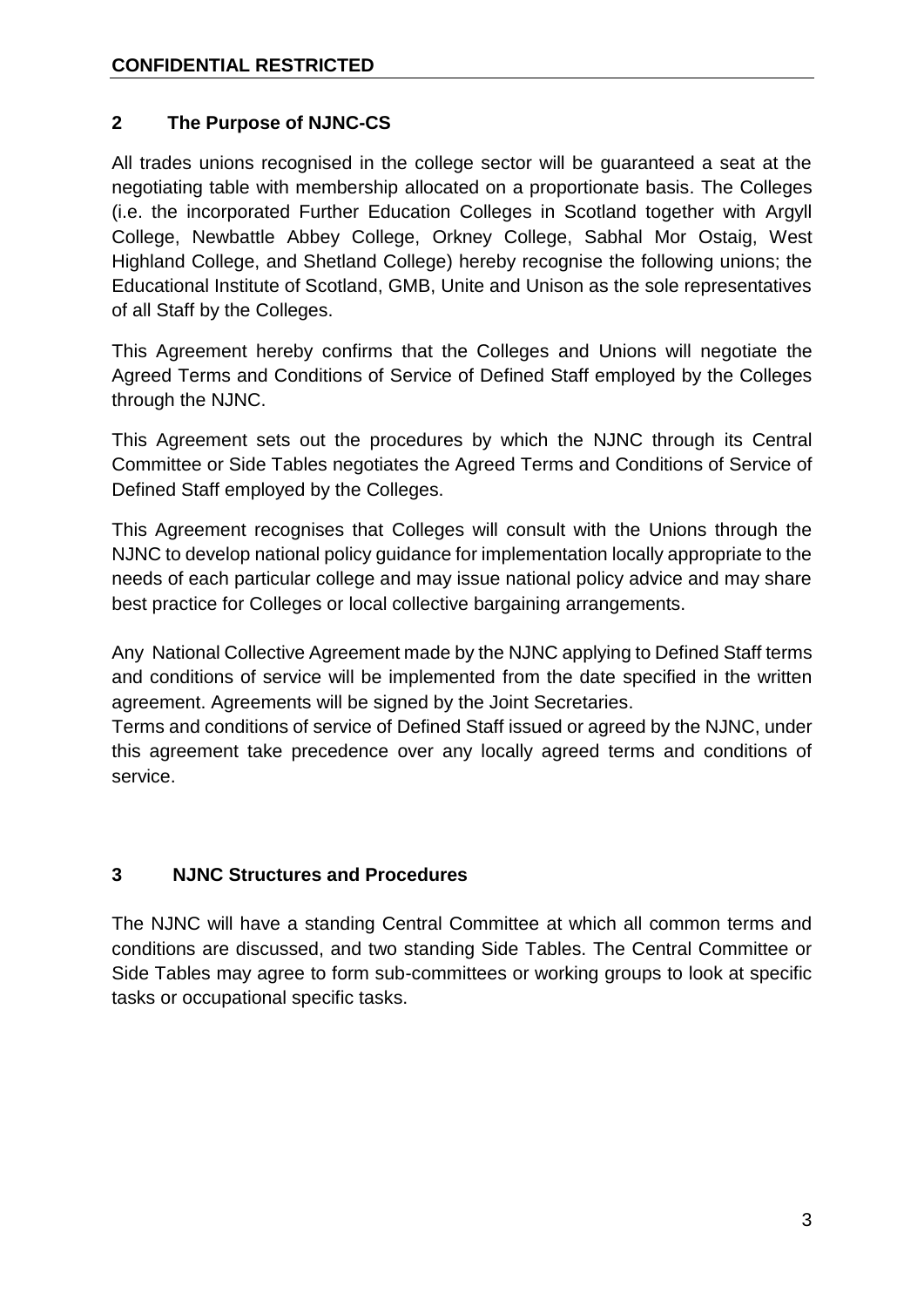#### **The Central Committee**

The functions of the Central Committee of the NJNC will be:

- to discuss broad issues relating to pay policy
- to negotiate and decide on Agreed Conditions of Service matters common to Defined Staff across the sector other than where matters are assigned to the standing sub committees
- to advise on equalities issues common to all employees across the sector
- to agree on matters which are best delegated to sub-committees which are unique to a particular occupational group
- to discuss, review and where appropriate reach agreement on matters referred by sub-committees
- to agree short life, cross cutting and special interest sub-committees
- to conduct other matters, such as research or information gathering processes and procedures, as are mutually agreed between the parties to this Agreement
- issue advice on the interpretation of any National Collective Agreements reached on request by anybody represented by the signatories to this Agreement.

#### **Composition of the Central Committee**

The Central Committee shall have 22 members, 10 Management Side Members and 12 Staff Side Members. The Management Side Members shall be appointed by the Board of Colleges Scotland and the Staff Side shall be appointed by the Unions on the following basis:

| EIS           | 7 Members | <b>UNITE</b> | 1 Member |
|---------------|-----------|--------------|----------|
| <b>UNISON</b> | 3 Members | <b>GMB</b>   | 1 Member |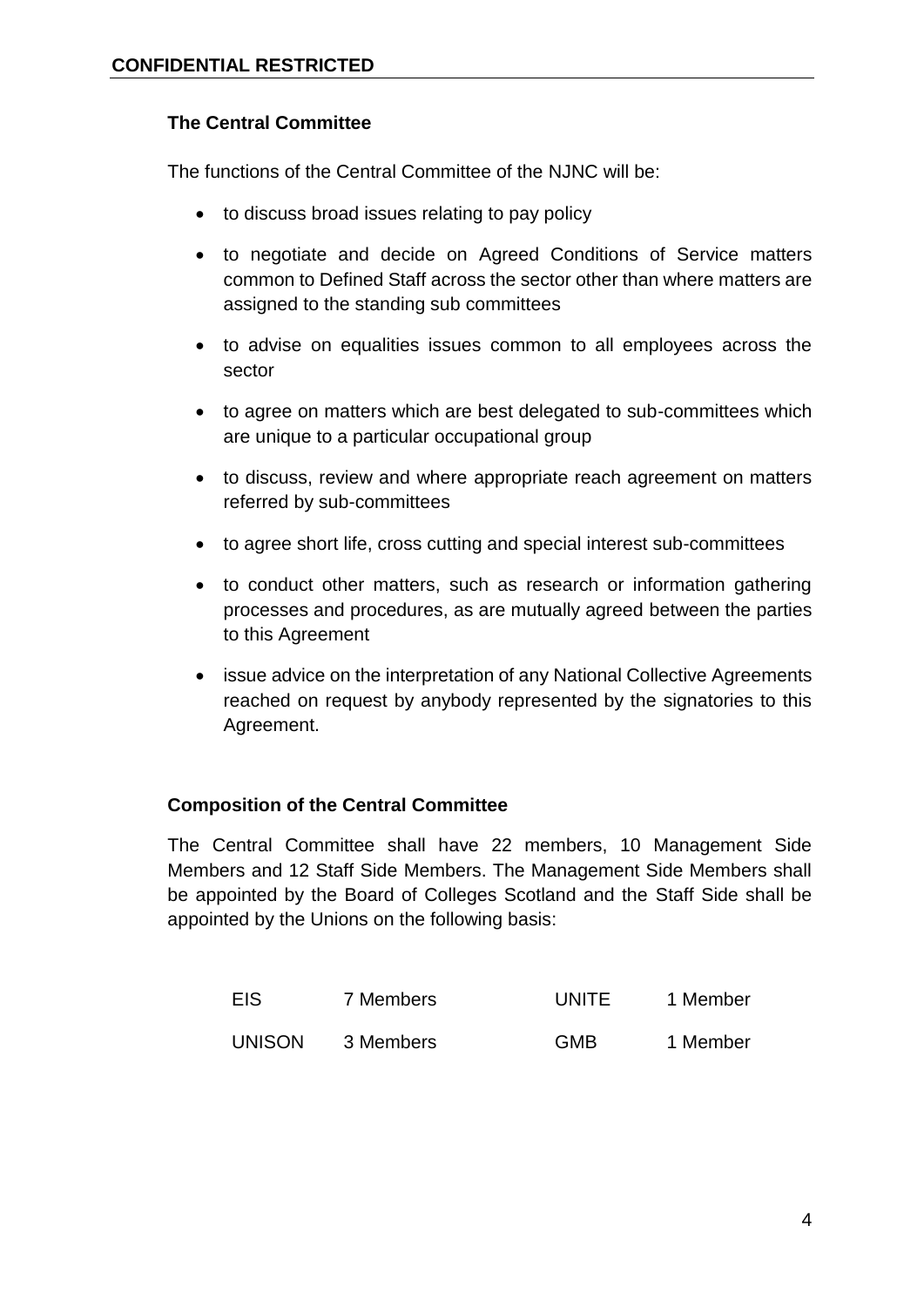Each Side shall appoint a Chair and Secretary. The NJNC secretariat will be provided from the Management Side. The Management Side Secretary, with the Staff Side Secretary, shall be responsible for all administrative and organisational arrangements to support the work of the NJNC.

Meetings of the Central Committee and Side Tables shall be held as and when requested by either Side. The joint secretaries will make the arrangements for meetings.

All notices and agendas for meetings of the Central Committee or Side Tables will be issued 5 working days in advance of the date of the meeting.

The Central Committee or Side Tables may from time to time appoint from among its own members sub-committee(s), to discharge such functions as they may specify. This may also include working parties or commissioning research to support the discharge of the NJNC's functions.

The Central Committee or Side Tables may, by agreement, also invite advisors to attend and speak at a meeting. Any such person appointed acquires no formal rights or status other than the grounds on which they were invited to attend.

Any Side may send substitutes from a pre-notified pool if their nominated representatives are unable to attend a NJNC meeting.

The quorum for meetings of the Central Committee shall be four members of each Side provided that at least two trade unions are present that represent not less than 50% of the sector trade union membership. On the Management Side this shall require one chair and one principal to be in attendance.

Decisions will be by consensus and require a majority of each side.

# **The Side Tables**

Matters that are unique to a particular bargaining group will be dealt with by the Side Tables. Matters may also be referred to the Side Table(s) by agreement of the Central Table or by the Management Side, the Lecturing Staff Trade Union or the Support Staff Trade Unions collectively in the ways set out below:

Within the Staff Side, prior to any agreement, the Lecturing Staff trade union or collectively the Support Staff trade unions may initiate referral of any matter to the side tables for negotiation and settlement.

Prior to any agreement the Management Side may also initiate referral of any matter to the Side Tables for negotiation and settlement.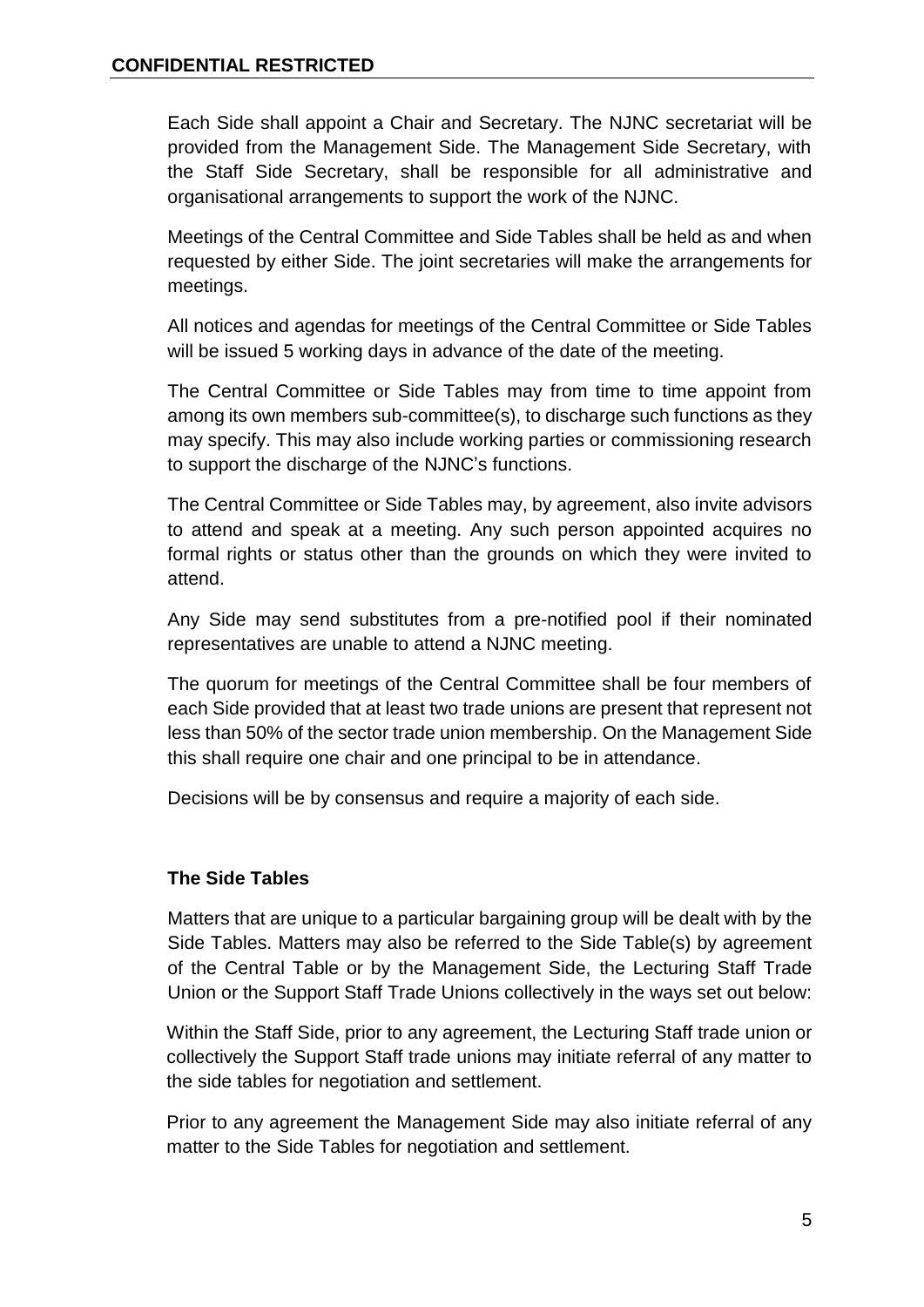The quorum for meetings of the Side Tables will be three members of each side with one principal and one chair on the Managements Side in attendance.

#### **Side Table - Lecturing Staff**

5 Management Side members, 5 Staff Side members (EIS)

- Responsible within its bargaining group for
	- o Salaries matters unique to the bargaining group
	- o Agreed Terms and conditions of Service unique to the bargaining group
	- o Pensions matters unique to the bargaining group
	- o Matters assigned by agreement of the Central Table

Decisions will be by consensus and require a majority of each Side.

Each Side will appoint a Chair; overall Chair of the Side Table – Lecturing Staff will be by rotation. Each Side will appoint a Secretary, overall secretariat will be provided from the Management Side.

#### **Side Table - Support Staff**

5 Management Side members, 5 Staff Side members (3 UNISON, 1 UNITE, 1 GMB)

- Responsible within its bargaining group to negotiate and decide on
	- $\circ$  Salaries matters unique to the bargaining group
	- o Agreed Terms and Conditions of service unique to the bargaining group
	- o Pensions matters unique to the bargaining group
	- o Matters assigned by agreement of the central table

Decisions will be by consensus and require a majority of each Side.

Each Side will appoint a Chair; overall Chair of the Side Table – Support Staff will be by rotation. Each Side will appoint a Secretary, overall secretariat will be provided from the Management Side.

**4 Scope**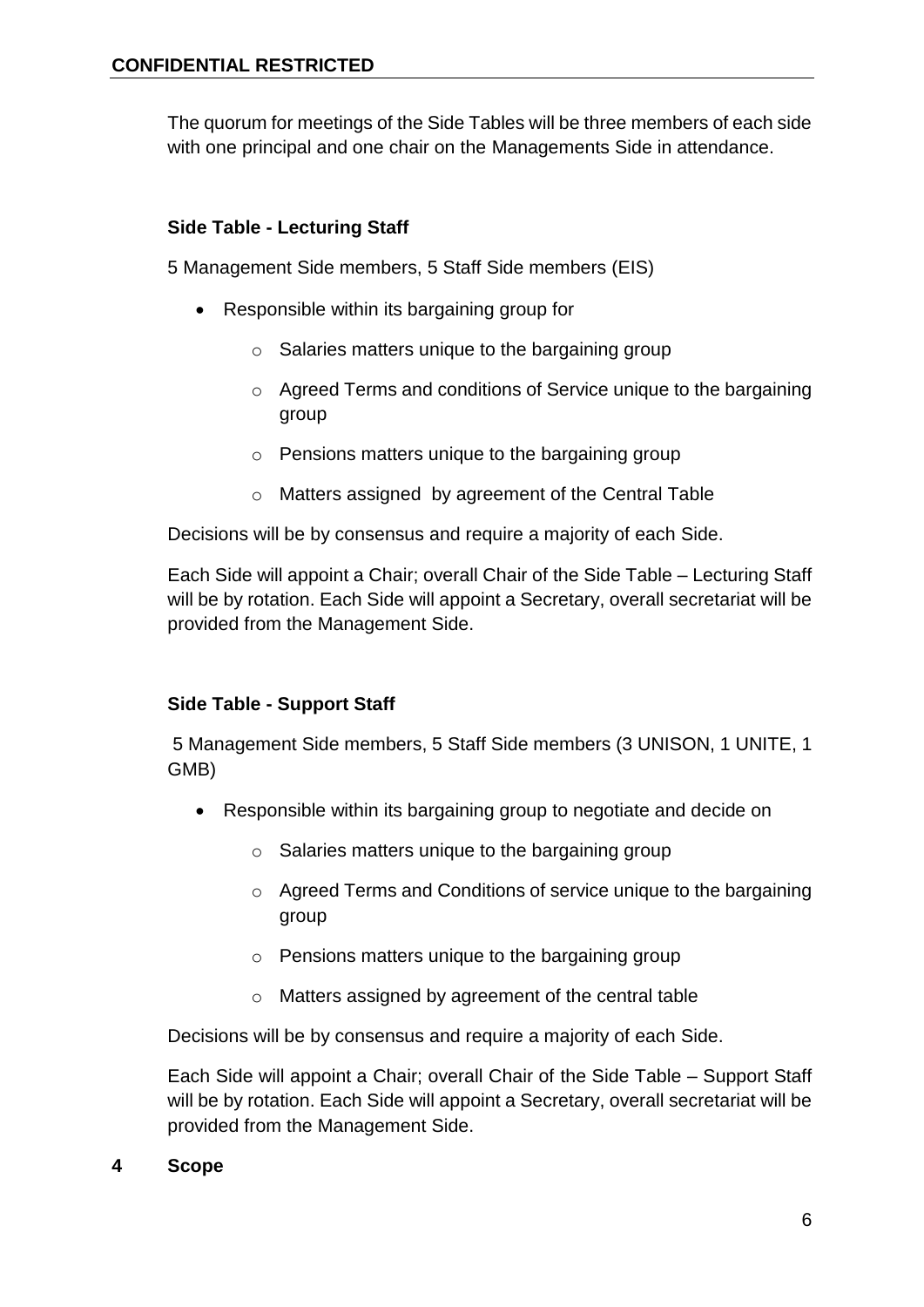The Colleges agree to negotiate with the Unions at the NJNC on the undernoted Contractual Terms and Conditions of employment applying to members of the Colleges' Defined Staff.

Pay Working hours Class contact hours Sick pay Annual Leave Maternity Policy Paternity Policy Family Friendly Policies Transfer to permanent status Grievance and disciplinary Policies

Additional terms and conditions can be included as agreed by the NJNC.

The scope of this Agreement will be reviewed annually

The Colleges agree to consult with the Unions at the NJNC on other matters on national policy, and both Sides agree to provide guidance for implementation locally, appropriate to the needs of each particular college. The NJNC may issue national policy advice and may share best practice for Colleges or local collective bargaining arrangements.

#### **5 Agreements Reached**

National Collective Agreements reached by the Central Committee will be set out in writing by the Joint Secretaries on behalf of the Central Committee. Agreements reached by a Side Table will be set out in writing as Circulars by the Side Table's Joint Secretaries on behalf of the Side Table.

National Collective Agreements reached at the Central Committee or Side Tables will be binding on the Colleges and the Unions. The signatories of each of the parties hereto confirm that they have the authority to bind the party that they represent. This Agreement is binding in honour but not legally enforceable. However, any National Collective Agreement varying the terms and conditions of Defined Staff will be legally enforceable.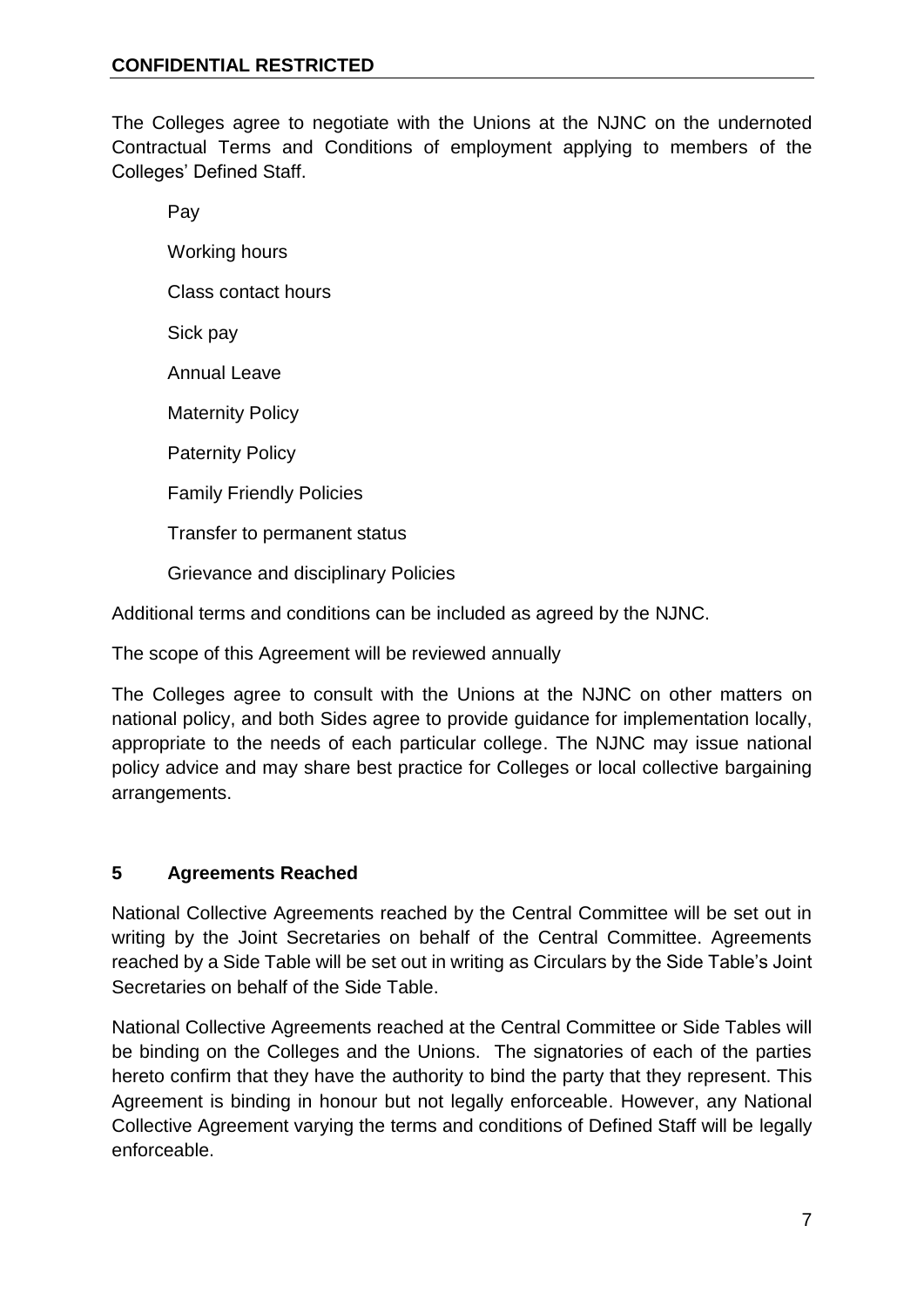### **CONFIDENTIAL RESTRICTED**

The Management Side Secretary will be available to provide advice to the Boards of Management of Colleges and the Staff Side Secretary will be available to advise the Unions, on matters relating to agreements, including National Collective Agreements Circulars, guidance, or any other outcomes from the Central Committee and the Side Tables. In formulating such advice the Joint Secretaries may consult each other as they determine appropriate.

## **6 Effective Date**

This Agreement shall take effect as soon as it has been signed on behalf of the Colleges and on behalf of the Unions.

# **7 Variations and Notice of Withdrawal**

No variations to this Agreement may be made except by agreement of all the signatory parties.

A signatory party may withdraw from this Agreement provided it shall give twelve months' notice of its intention to do so in writing to the other parties.

Both Sides agree to review this Agreement on an annual basis to ensure that it meets the needs of the parties and the Sector.

#### **8 Expenses**

Any external expenses of the NJNC and other relevant expenditure must be agreed by the Central Committee or Side Tables in advance, including how the cost is borne by the two Sides.

#### **9 Disputes**

In the event of a dispute arising concerning negotiation or agreements reached under these procedures, the Unions agree to seek resolution through the disputes procedure as agreed by the NJNC and attached as Appendix 1 to this Agreement. The Unions further agree to refrain from industrial action until the agreed dispute procedures have been exhausted; the Colleges agree to maintain the *status quo ante* until the agreed dispute procedures have been exhausted.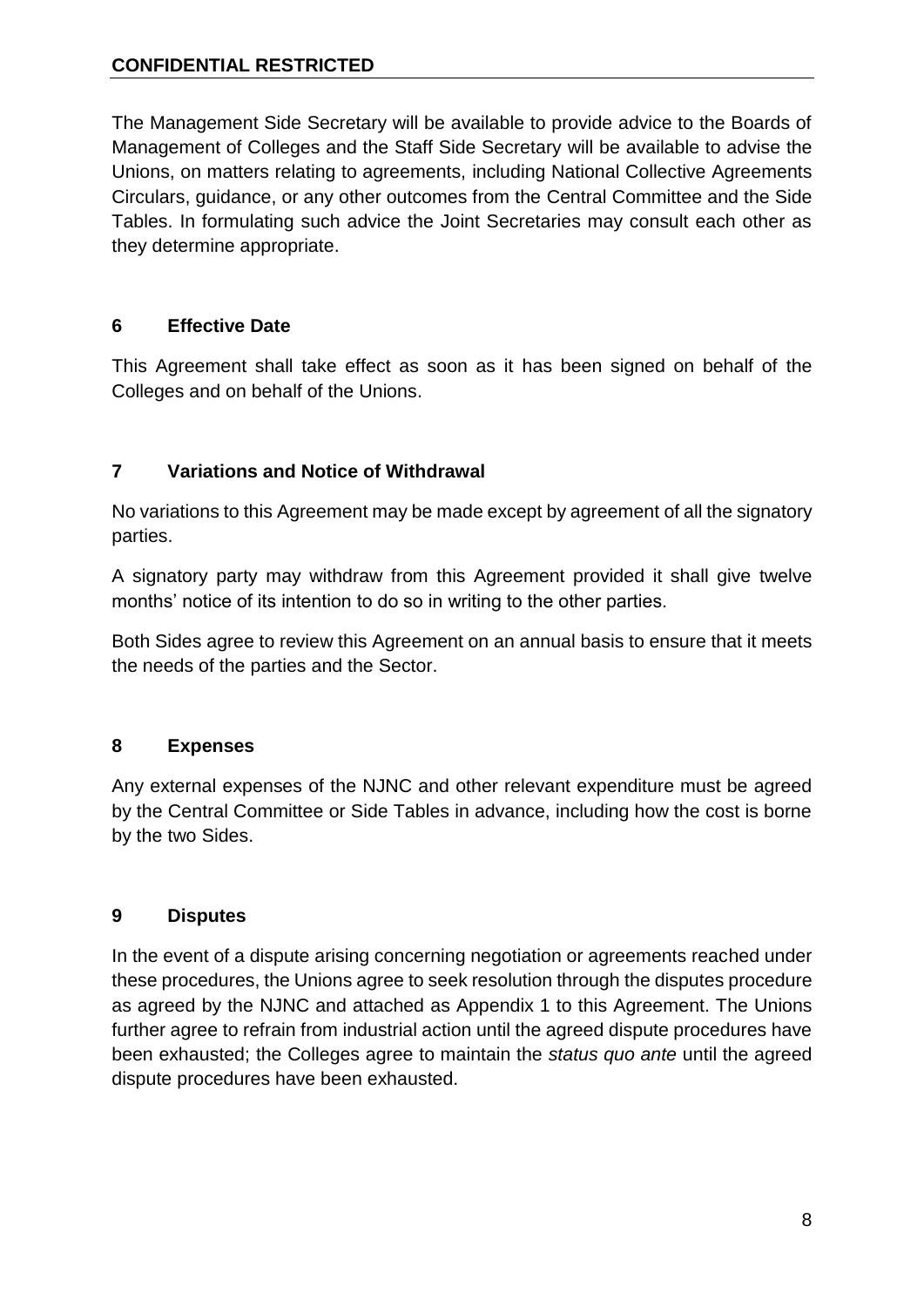## **10 Facilities Time**

Attendance and participation in the work of NJNC, including any preparatory work and dissemination of outputs, shall be regarded as a trade union duty with reasonable facilities time provided by the Colleges. This is separate to any time off granted for local trade union duties

Signed by:

| The Educational Institute of Scotland  |
|----------------------------------------|
| General Municipal & Boilermakers (GMB) |
| Unison                                 |
| Unite the Union                        |
| <b>Argyll College</b>                  |
| <b>Ayrshire College</b>                |
| <b>Borders College</b>                 |
| <b>City of Glasgow College</b>         |
| <b>Dumfries and Galloway College</b>   |
| Dundee and Angus College               |
| <b>Edinburgh College</b>               |
| <b>Fife College</b>                    |
| <b>Forth Valley College</b>            |
| <b>Glasgow Clyde College</b>           |
| <b>Glasgow Kelvin College</b>          |
| <b>Inverness College</b>               |
| Lews Castle College                    |
| <b>Moray College</b>                   |
| New College Lanarkshire                |
| Newbattle Abbey College                |
| North East Scotland College            |
| <b>North Highland College</b>          |
| <b>Orkney College</b>                  |
| Perth College                          |
| Sabhal Mor Ostaig College              |
| <b>Shetland College</b>                |
| South Lanarkshire College              |
| <b>West College Scotland</b>           |
| <b>West Highland College</b>           |
| West Lothian College                   |

## **Appendix 1 Dispute Resolution Procedure**